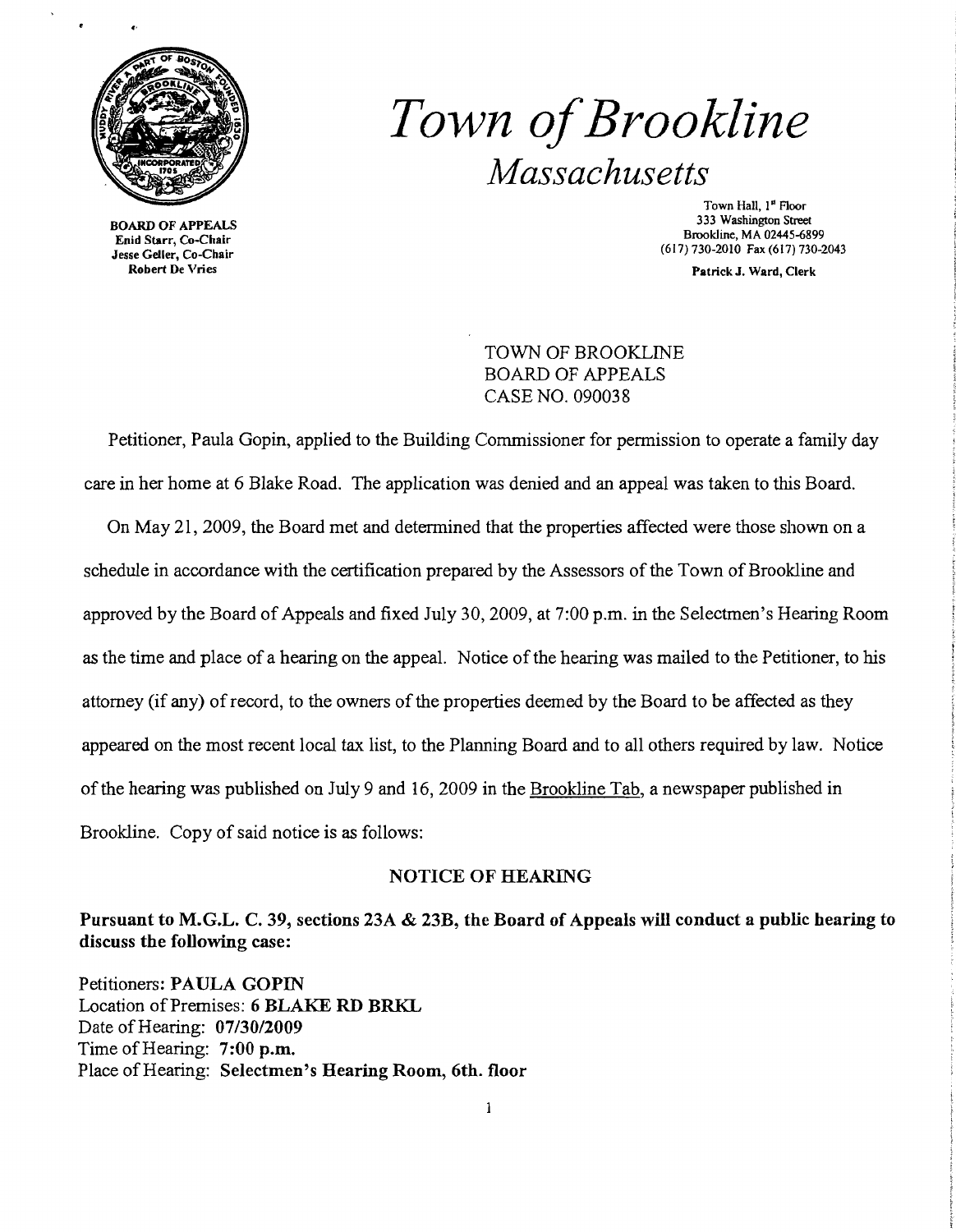A public hearing will be held for a variance and/or special permit from:

Section 4.07, Use 15b; Special permit required of the Zoning By-Law to operate a family daycare in home at 6 BLAKE RD BRKL.

Said Premise located in a T-6 (two family and attached single family) district.

*Hearings, once opened, may be continued by the Chair to a date and time certain. No further notice will be mailed to abutters or advertised in the TAB. Questions regarding whether a hearing has been continued, or the date and time ofany hearing may be directed to the Zoning Administrator at* 617-734-2134 *or check meeting calendar at:http://calendars.town.brookline.ma.us/MasterTownCalandarl?FormID=158.* 

The Town of Brookline does not discriminate on the basis of disability in admission to, access to, or *operations ofits programs, services or activities. Individuals who need auxiliary aidsfor effective communication in programs and services of the Town of Brookline are invited to make their needs known* to the ADA Coordinator, Stephen Bressler, Town of Brookline, 11 Pierce Street, Brookline, MA 02445. *Telephone:* (617) *730-2330; TDD* (617) *730-2327.* 

## Enid Starr Jesse Geller Robert De Vries

At the time and place specified in the notice, this Board held a public hearing. Present at the hearing

was Chairman, Enid Starr and board members Jonathan Book and Rob DeVries. Ms. Gopin presented her

case before the Board.

Background Information At the Fall 2008 Town Meeting, warrant article 14 was passed and subsequently approved by the Attorney General. Article 14 amended the Table of Use Regulations to include a new use, #15b, to allow large family day care homes for up to 10 children under the age of seven, or under the age of sixteen if there are children with special needs on site. Massachusetts General Law requires at least one approved assistant in large family home day cares. Use #lSb allows large family home day cares by right in L, G, 0, and I zones; by special permit in SC, T, F, and M zones; and would prohibit them in S zones. The state is currently reviewing their daycare regulations and it is anticipated there will be some changes to the laws; therefore the current amendment has a June 1, 2010 sunset date. It is expected a revised version of the amendment, consistent with the new state laws, will be passed at Town Meeting prior to the sunset date. Any special permits granted to large family home daycares prior to the sunset date will remain valid after the revised amendment is adopted.

Ms. Gopin described her home and neighborhood at 6 Blake Road as a two-story two-family clapboard

colonial built in 1935. There is an attached portico with habitable living area above that extends over the

driveway. The house abuts the META trolley tracks and is located at the intersection of Blake Road and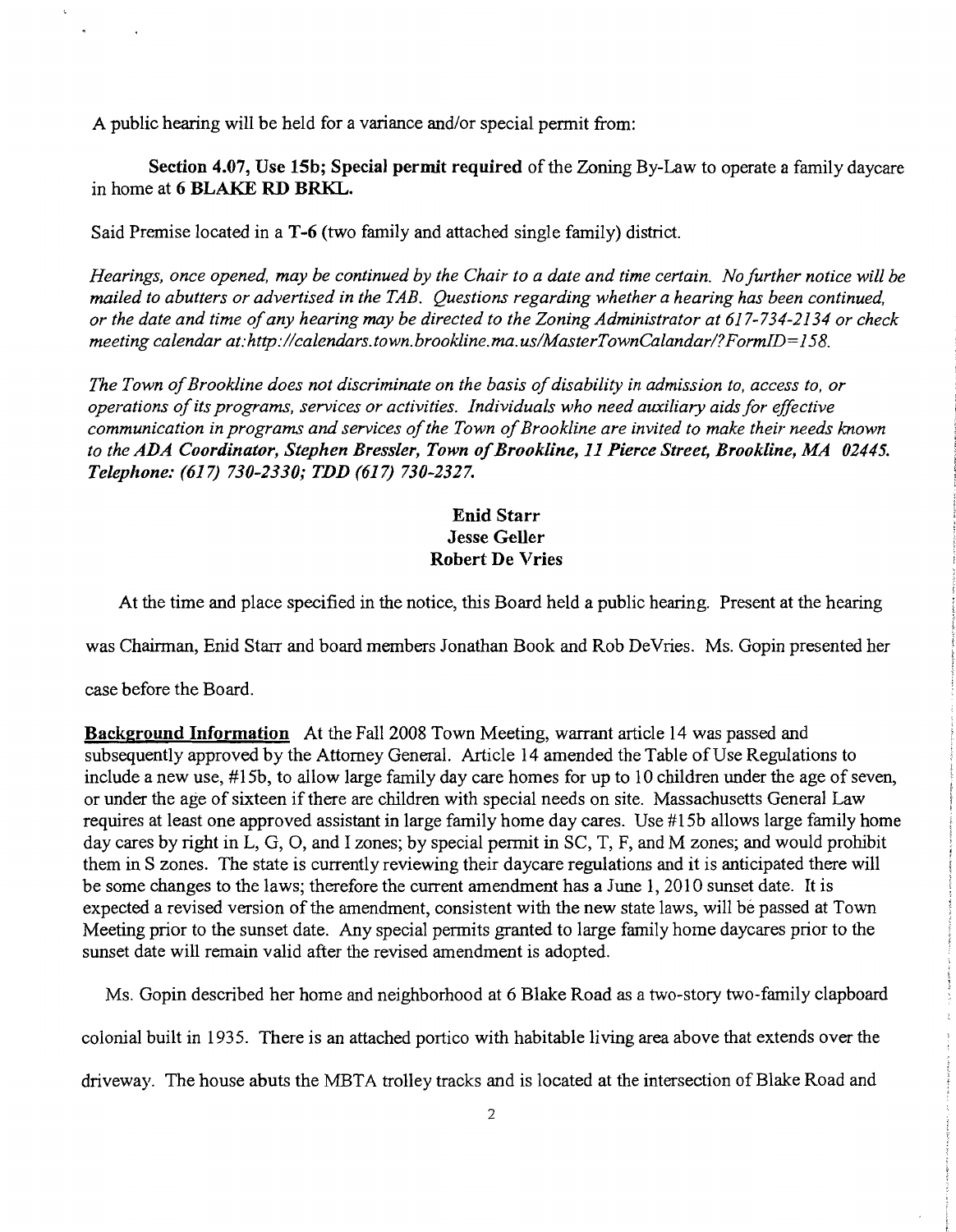Sumner Road. Ms. Gopin said that she rents the other unit in the home, generally to families, and uses the 1,491 square foot basement exclusively for the daycare. She said that there is a separate entrance on the back of the house to the daycare that parents use to drop-off and pick-up their children. There is a two-car garage on site as well as a parking area that can reasonably accommodate at least four ears, with one dedicated space to Creative Playtime. There are two play areas in the rear yard which she uses for recreation. In addition, there are three street parking spaces in front of the house, one space in the neighboring driveway (which is owned by her mother-in-law) and two additional parking spaces in front of her home. The street parking is occasionally impacted by the high school, and is permit parking until 9:00 a.m. The Ms. Gopin said that she has adjusted the start time of her daycare to accommodate for this.

Ms. Gopin said that she has been operating her Creative Playtime Preschool in this location since 1986. The program generally follows the school calendar, but the applicant does offer an 8 week summer program that runs from 9:00 a.m. to 1:00 p.m. on Tuesday, Wednesday and Thursday. During the school year the applicant has two groups of children. One group attends on Monday, Wednesday and Friday until 1:00 p.m. and the other group attends on Tuesday and Thursday until 12:00 p.m. until December, then 9:00 a.m. to 1:00 p.m. beginning in January (when the children are a little older) the preschool stays open until 1:00 p.m until June. The children are all around the age of two when they start attending the program. There are occasionally children with special needs in the program.

Ms. Gopin said that she employs four teachers to assist in the pre-school. Two of the four teachers drive, and park in the applicant's driveway. One lives on Clark Road and walks to work and the other lives in Newton and is dropped off. The applicant has indicated that of the ten children she currently cares for, three walk to the daycare. The other seven parents drive.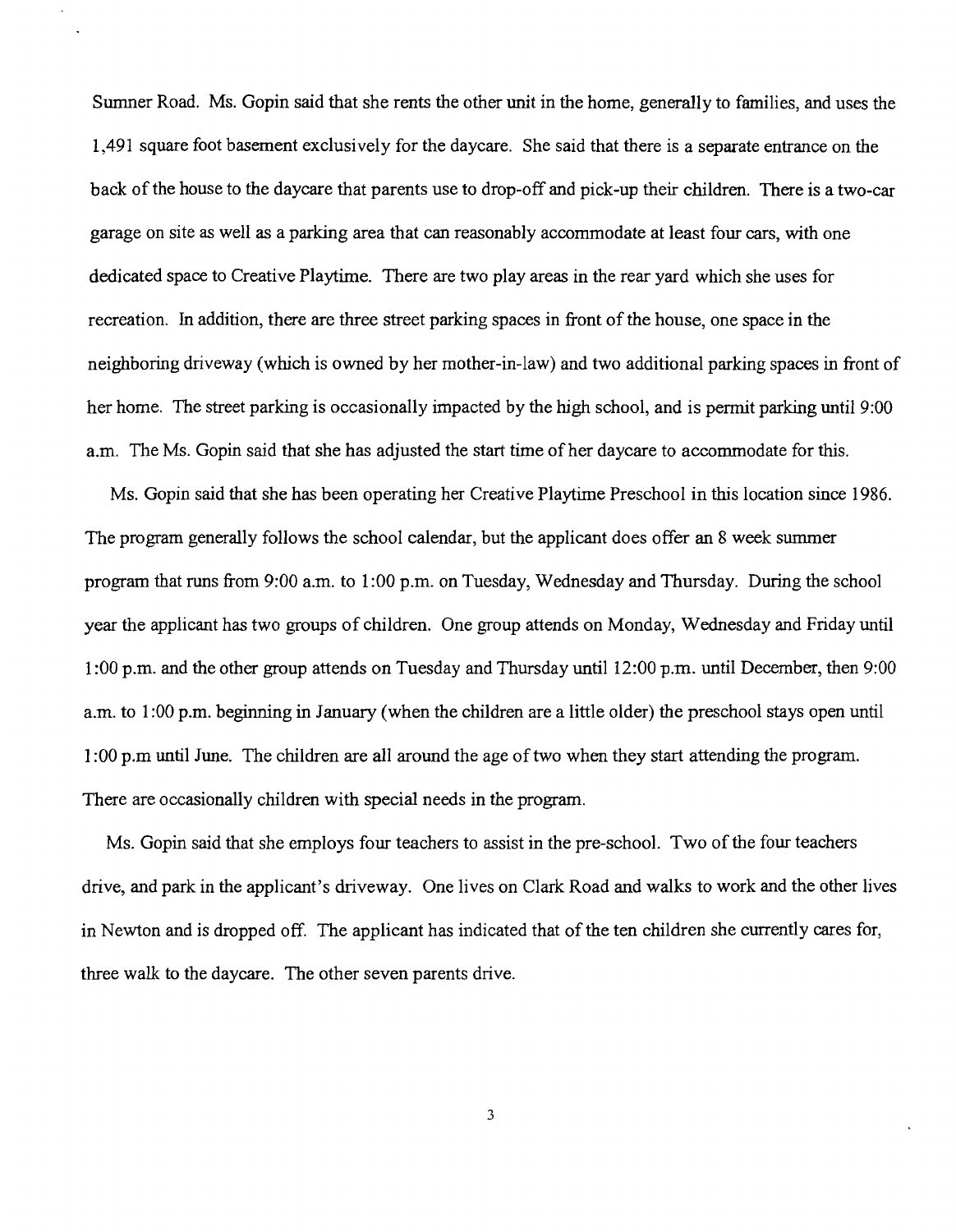The Chairman asked whether anyone wished to speak in favor or in opposition to the application. No one rose to speak. The Chairman read into the record the names of many supporters that submitted e-mails or letters in support of the requested relief.

Lara Curtis, Senior Planner, delivered the findings of the Planning Department.

#### Section 4.07 - Table of Use Regulations, Use # 15B

A special permit may be granted by the Board of Appeals to allow Large Family Daycare Homes as an *access01Y use for up to ten children.* 

Ms. Curtis said that the Planning Board was supportive of the proposal to legalize this daycare. The applicant has operated for 22 years without complaint, has a substantial amount of parking, recreational facilities on site and very few abutters. The applicant has indicated neither her mother-in-law nor the MBTA have voiced any concerns over the presence of children on her property, and it appears this daycare is not a nuisance to the surrounding neighborhood. Therefore, she said, the Planning Board recommended approval of the special permit for the Large Family Daycare home for up to ten children as an accessory use subject to the following condition:

- 1. A parking diagram with written narrative describing pick-up and drop-off procedures shall be submitted to the Assistant Director for Regulatory Planning for review and approval.
- 2. The petitioner shall submit to the Building Commissioner, proof of recording of the decision at the Norfolk County Registry of Deeds within forty five (45) days of this decision.

Michael Shepard, Building Commissioner, delivered the comments from the Building Department. He said that the petitioner has been extremely cooperative throughout the process. He said that there have been no complaints about the operation and stated that the Building Department enthusiastically supports the requested zoning relief.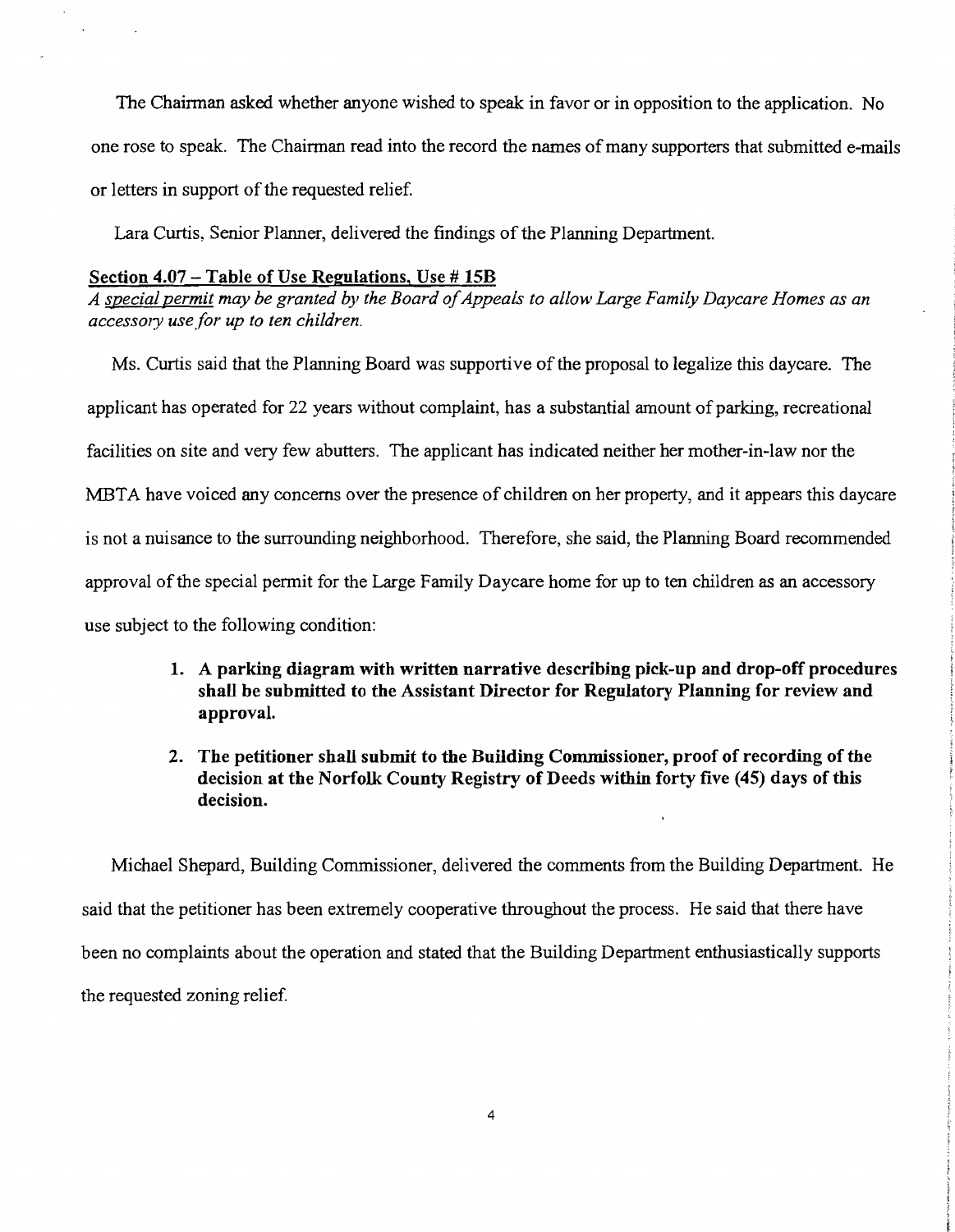The Chair asked whether any members of the Board had any questions. Jonathan Book responded that this case is similar to the others that have recently come before the Board and that he supports the granting ofthe requested relief. Rob DeVries stated that he had no issues with the requested relief.

The Board, having deliberated on this matter and having considered the foregoing testimony, concludes that it is desirable to grant a Special Permit in accordance with Section 4.07 Use I5b, operation of a large Family Daycare Home as an accessory use for up to ten children and makes the following

## findings pursuant to Section 9.05:

- a. The specific site is an appropriate location for such a use, structure, or condition.
- b. The use as developed will not adversely affect the neighborhood.
- c. There will be no nuisance or serious hazard to vehicles or pedestrians.
- d. Adequate and appropriate facilities will be provided for the proper operation of the proposed use.
- f. The development as proposed will not have a significant adverse effect on the supply of housing available for low and moderate income people.

Accordingly, the Board voted unanimously to grant the requested relief subject to the following conditions:

- 1. A parking diagram with written narrative describing pick-up and drop-off procedures shall be submitted to the Assistant Director for Regulatory Planning for review and approval.
- 2. The petitioner shall submit to the Building Commissioner, proof of recording of the decision at the Norfolk County Registry of Deeds within forty five (45) days of this decision.

Unanimous Decision of The Board of Appeals

Enid Starr, Chairman

Filing Date: August 7, 2009